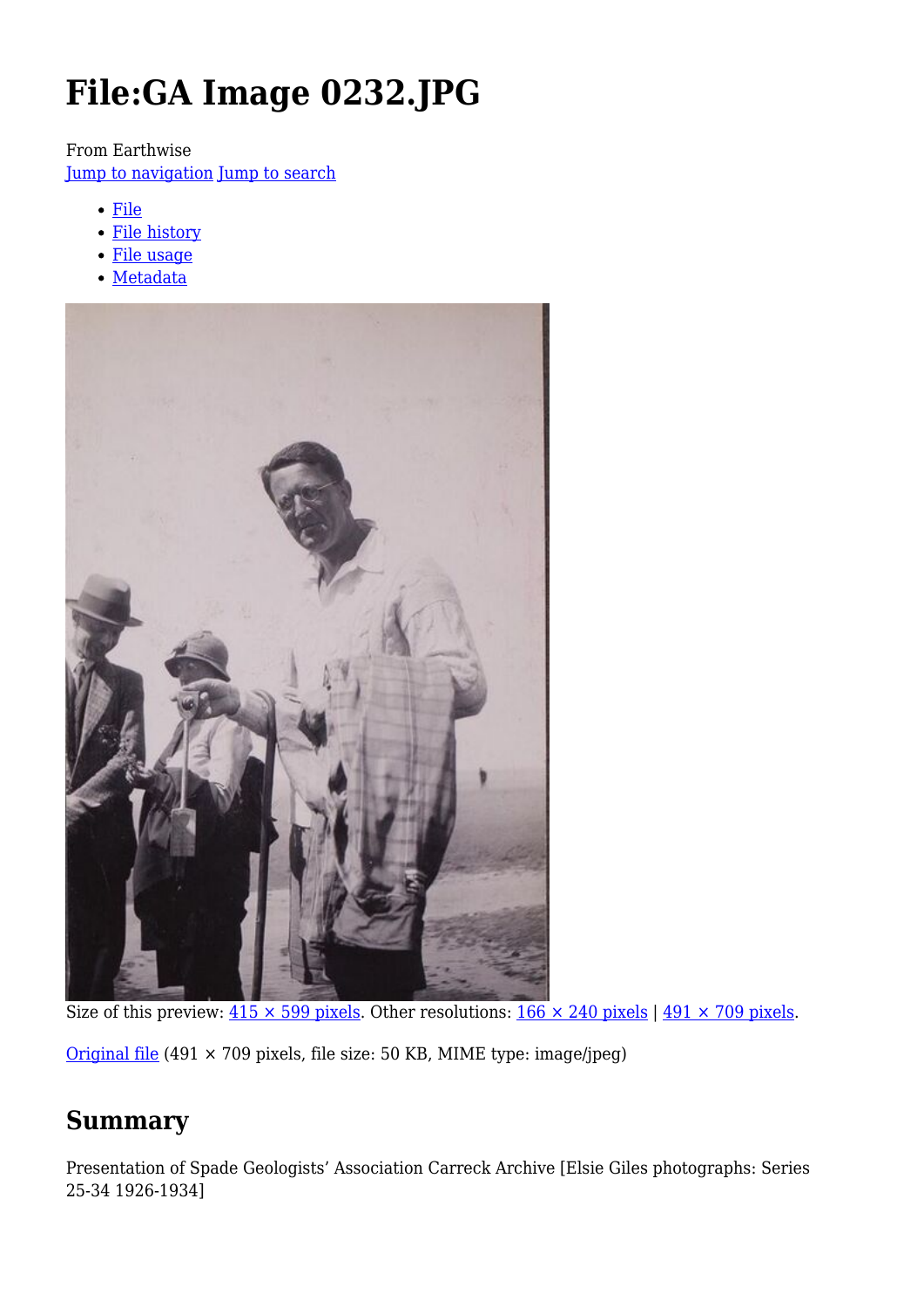# **Licencing**

Download of 1000 x 1000 pixel images is free for all non-commercial use - all we ask in return is for you to acknowledge BGS when using our images. Click our Terms and Conditions link below for information on acknowledgement text, and to find out about using our images commercially.

#### **Copyright**

The images featured on this site unless otherwise indicated are copyright material of the UK Research and Innovation (UKRI), of which the British Geological Survey is a component body. The British Geological Survey encourages the use of its material in promoting geological and environmental sciences. The images may be reproduced free of charge for any non-commercial use in any format or medium provided they are reproduced accurately and not used in a misleading or derogatory context. Where any images on this site are being republished or copied to others, the source of the material must be identified and the copyright status acknowledged. The permission to reproduce UKRI protected material does not extend to any images on this site which are identified as being the copyright of a third party. Authorisation to reproduce such material must be obtained from the copyright holders concerned.

#### **Non-commercial Use**

Use of the images downloaded from this site and reproduced digitally or otherwise may only be used for non-commercial purposes, which are:-

- Private study or research for a non-commercial purpose
- Education for teaching, preparation and examination purposes

When using the images please credit 'British Geological Survey' and include the catalogue reference ('P Number') of the item to allow others to access the original image or document. Noncommercial users of the images from this site are restricted to downloading no more than 30 images, without seeking further permission from [enquiries@bgs.ac.uk](mailto:enquiries@bgs.ac.uk)

#### **Commercial Use**

For commercial use of these images for which higher resolution images are available, individual permissions and/or licences arrangements should be agreed by contacting [enquiries@bgs.ac.uk](mailto:enquiries@bgs.ac.uk) Commercial use will include publications in books (including educational books), newspapers, journals, magazines, CDs and DVDs, etc, where a cover charge is applied; broadcasts on TV, film and theatre; and display in trade fairs, galleries, etc. If you are in doubt as to whether your intended use is commercial, please contact [enquiries@bgs.ac.uk](mailto:enquiries@bgs.ac.uk)

#### **Warranty**

Use of the images downloaded from this site is at the users own risk. UKRI gives no warranty as to the quality of the images or the medium on which they are provided or their suitability for any use.

#### **Ordnance Survey topography**

Maps and diagrams in Earthwise use topography based on Ordnance Survey mapping. The National Grid and other Ordnance Survey data ©Crown Copyright and database rights 2015. Ordnance Survey Licence No. 100021290 EUL.

## **File history**

Click on a date/time to view the file as it appeared at that time.

**Date/Time Thumbnail Dimensions User Comment**

current [12:31, 19 September 2020](http://earthwise.bgs.ac.uk/images/a/a8/GA_Image_0232.JPG)  $491 \times 709 (50)$ 



[Zebrina](http://earthwise.bgs.ac.uk/index.php?title=User:Zebrina&action=edit&redlink=1) ([talk](http://earthwise.bgs.ac.uk/index.php?title=User_talk:Zebrina&action=edit&redlink=1) | [contribs](http://earthwise.bgs.ac.uk/index.php/Special:Contributions/Zebrina)) Presentation of Spade Geologists' Association Carreck Archive [Elsie Giles photographs: Series 25-34 1926-1934]

You cannot overwrite this file.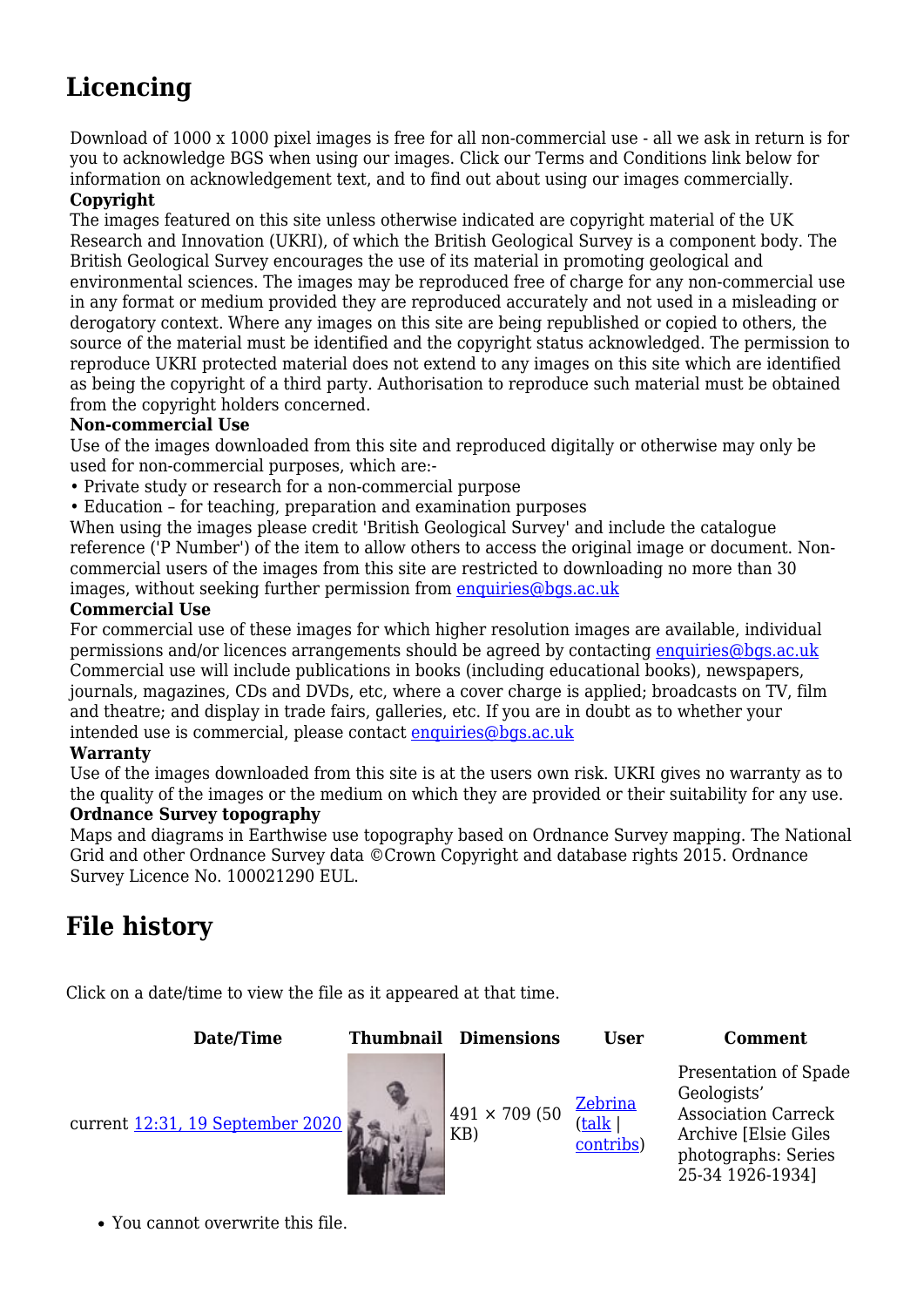# **File usage**

The following page links to this file:

[Elsie Giles photographs: Series 25-34. 1926–1934 - index, GA 'Carreck Archive'](http://earthwise.bgs.ac.uk/index.php/Elsie_Giles_photographs:_Series_25-34._1926%E2%80%931934_-_index,_GA_%27Carreck_Archive%27)

# **Metadata**

This file contains additional information, probably added from the digital camera or scanner used to create or digitise it.

If the file has been modified from its original state, some details may not fully reflect the modified file.

**Author** Bob **Date and time of data generation** 09:55, 18 September 2020 **Date and time of digitising** 09:55, 18 September 2020 **DateTimeOriginal subseconds** 99 **DateTimeDigitised subseconds** 99 Retrieved from ['http://earthwise.bgs.ac.uk/index.php?title=File:GA\\_Image\\_0232.JPG&oldid=50268](http://earthwise.bgs.ac.uk/index.php?title=File:GA_Image_0232.JPG&oldid=50268)' [Categories:](http://earthwise.bgs.ac.uk/index.php/Special:Categories)

- [License tags](http://earthwise.bgs.ac.uk/index.php/Category:License_tags)
- [Geologists' Association images](http://earthwise.bgs.ac.uk/index.php/Category:Geologists%27_Association_images)

# **Navigation menu**

### **Personal tools**

- Not logged in
- [Talk](http://earthwise.bgs.ac.uk/index.php/Special:MyTalk)
- [Contributions](http://earthwise.bgs.ac.uk/index.php/Special:MyContributions)
- [Log in](http://earthwise.bgs.ac.uk/index.php?title=Special:UserLogin&returnto=File%3AGA+Image+0232.JPG&returntoquery=action%3Dmpdf)
- [Request account](http://earthwise.bgs.ac.uk/index.php/Special:RequestAccount)

#### **Namespaces**

- [File](http://earthwise.bgs.ac.uk/index.php/File:GA_Image_0232.JPG)
- [Discussion](http://earthwise.bgs.ac.uk/index.php?title=File_talk:GA_Image_0232.JPG&action=edit&redlink=1)

 $\Box$ 

### **Variants**